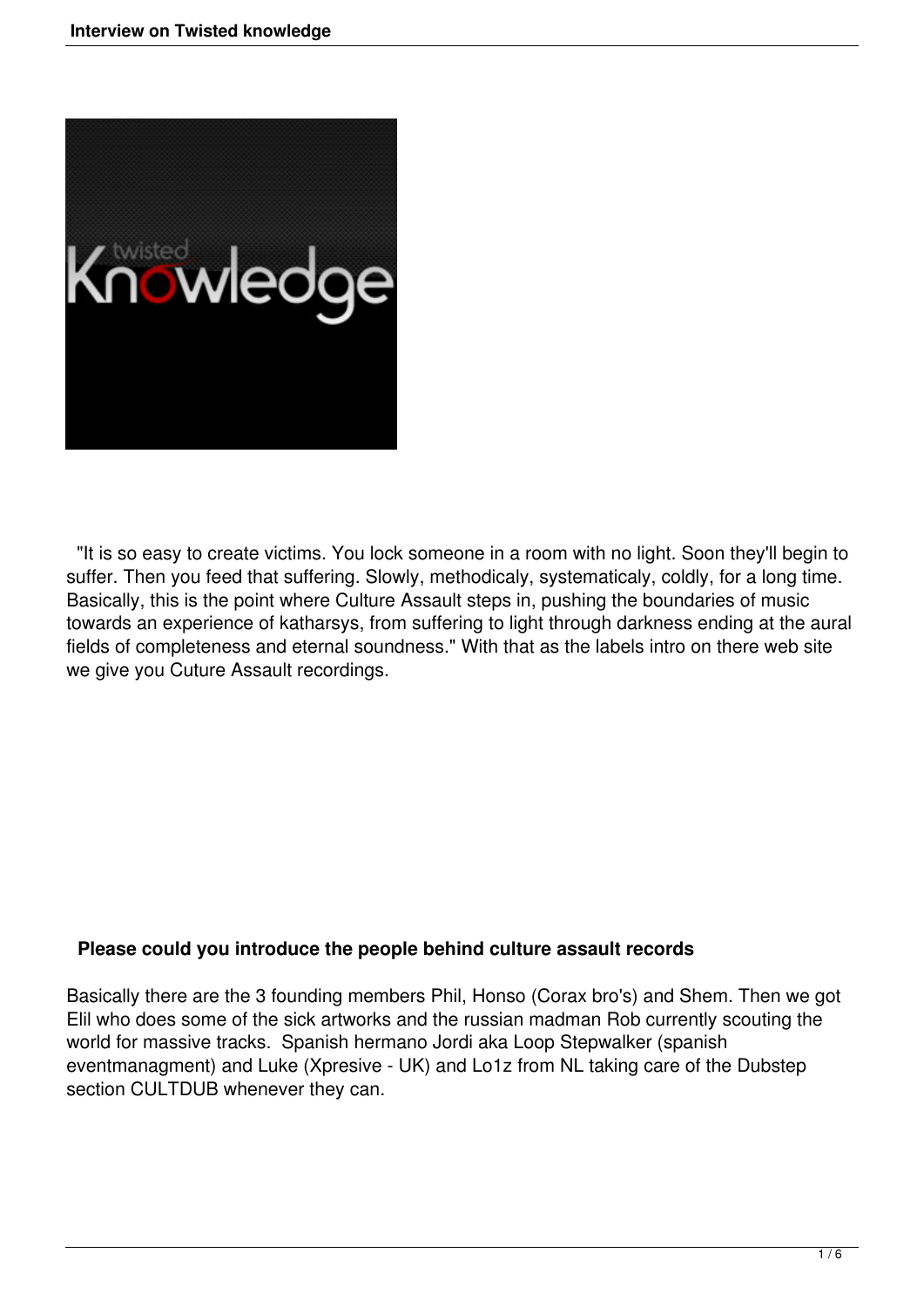# **When did you first decide to start the label?**

It was over a year ago now, when we all met up online. Corax were making their own tracks, then Shem came in with his tracks and we all decided that we should do something about it. We also were in contact with unsigned artists and from that point on it we were certain that we have to release our music. Of course the more we discussed it the more it turned out that drum and bass although the major thing in our camp, is definitely not the only thing we like and we'd like people to be exposed to other electronic types of music.

# **What were Your goals for it when You first started it?**

We've hit it hard from the very beginning. The idea was big. We all noticed that drum and bass labels (because we were focused on releasing drum and bass first) are coming and going very quickly. Just look at the names in the game, every one's changing labels, and we've often been witnessing that when an artist makes some impact on the scene with his tracks, he's probably like to start his own label, release a couple of tunes and that's it. Our goal was NOT to end up like these labels. And the only way to do it is to think big, do not limit ourselves to releasing just one type of drum and bass nor any other electronic music. That doesn't mean of course that we'd be releasing terror disco folk or something like that. All of the music that you can find on Culture Assault Records is bounded with the same type of feel to it, which is hard to explain, but this same energy that goes through all these tracks is spread onto different genres.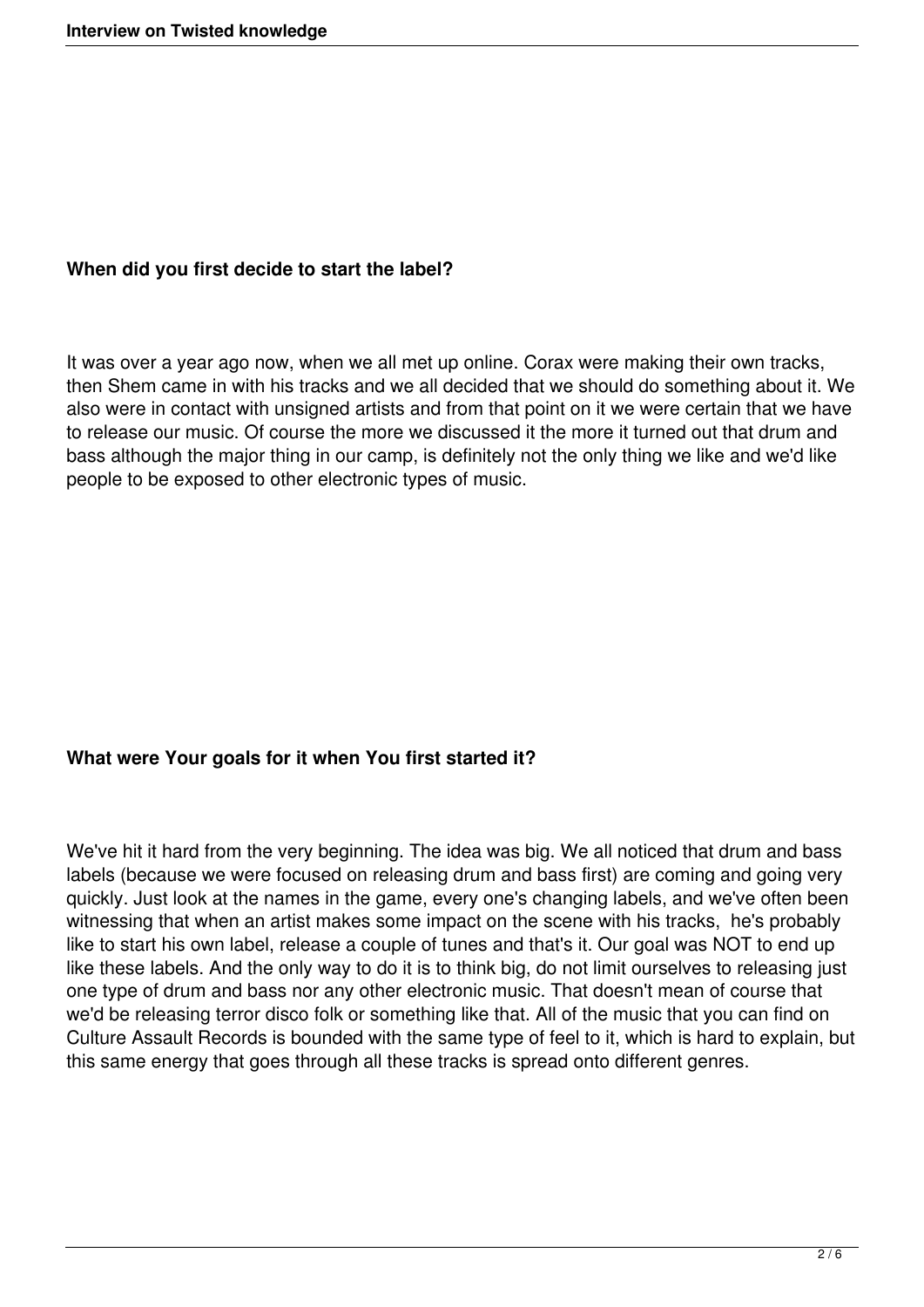### **Why the name culture assault records?**

Because we're assaulting the current culture. There's been too much pigeon-holing, too many 'genres', too many flashy shitty little pop stars out there, and we're just fed up with this. If you notice, our first release was a free download of bootleg remixes of big names in the music business. We basically tore these artists apart and reconstructed their tracks Culture Assault style. We want people to realize that there is music out there by unknown talented people who would kick every one's asses at any given time.

### **How would you describe a culture assault release to some one who's not heard one?**

That depends on which branch of Culture Assault that person would find first. CULTASS releases are aggressive drum and bass tracks by artists from all around the world, filled with bass, anger and huge potential for smashing a dance floor at 178 BPM or more.

CULTDUB releases are taking this nasty attitude, grime and dirtiness and turn it into dubstep tracks which are full of atmospheric influences combined with a sound you'd hear from a giant robot walking down the battlefield.

CULTRON releases are a playground for our producers, it's a place for experimentation, you might find things you would never expect from them, IDM, Breaks, House....

So as you can see, there's a lot to choose from, but hey: Way better to let the tunes do the talk!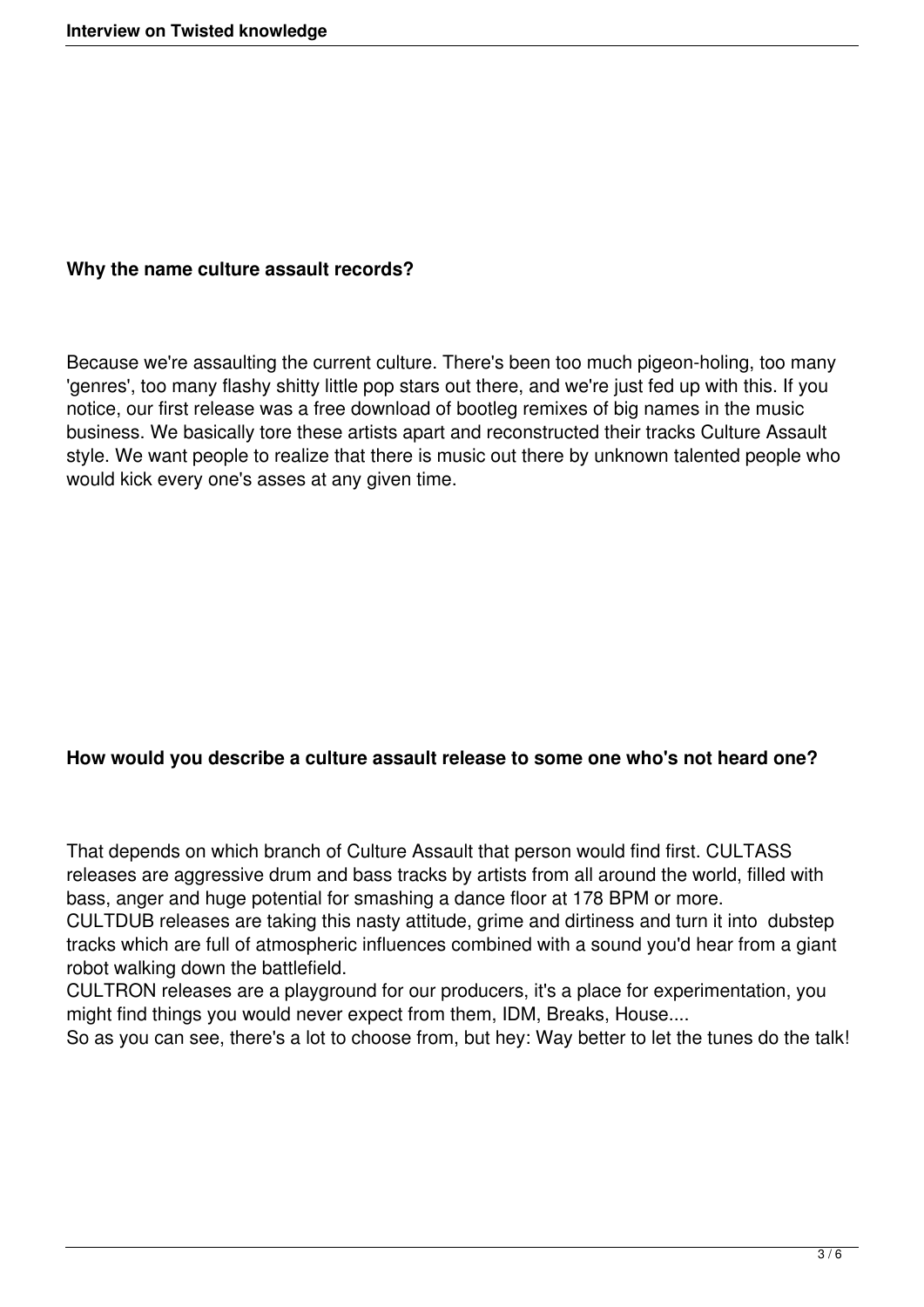# **What collaborations or producers would You like for future releases?**

(Shem) From me, I'm fascinated by Russian neurofunk scene, I think it's growing in directions nobody thought existed. My call would be Receptor, Kubrak, more of Miditacia. (Phil) I really would like to work on some very different style of releasing. Basically it would look like CS collaboration part.1 & 2 but with artists from very different realms: like a Receptor & Lucio De Rimanez collaboration. Above that I'd like to see Hallucinator, Silent Killer and Prolix releases on Culture Assault. Mistabishi would be interesting too.

(Honso) Mumblz & Switch Technique! YEAH! Aspexia

(Rob) I share the opinion of Phil. Collaborations in a new form like CV & Meth vs Lucio De Rimanez & Dean Rodell. SICK!

# **How do You see net labels fitting in with the scene?**

As with everything, net labels have their pros and cons. Of course the main thing is that you can get a lot of audience through the Internet, which is good. If you get a lot of recognition through the net, even without having your tracks signed to a proper label, that just means this track is good enough for people to spread it amongst themselves.

On the other hand it's a Wild West out here and only the fittest will survive. And if someone is really dedicating himself to music and producing, it is clear that he's going to demand rewards for this.

Still, Culture Assault has been releasing stuff for free so far and we'll keep going on with that -rest assured about that.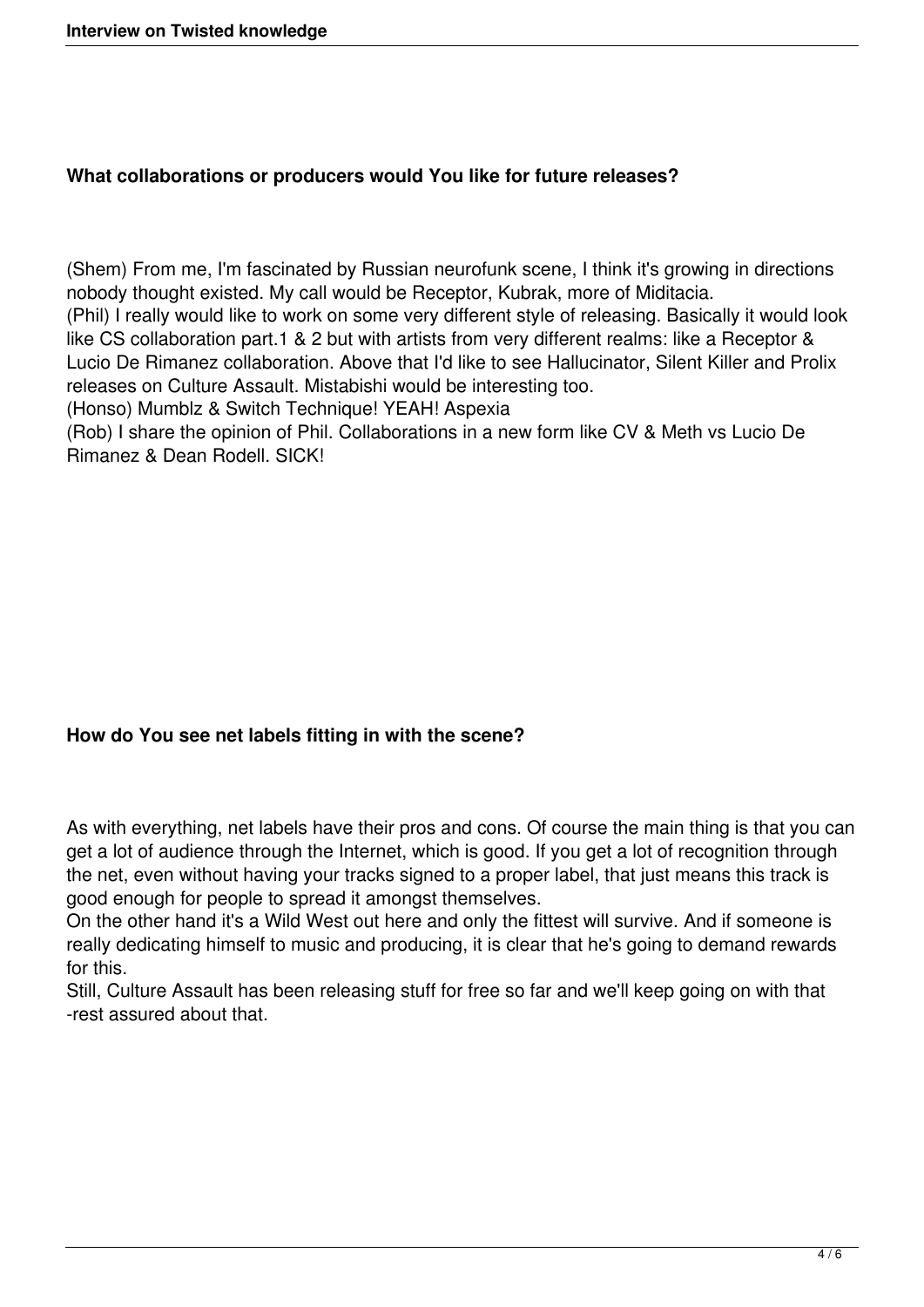## **Whats coming next on the label?**

Well, there is the Qmare debute EP and Gancher & Ruin EP. Forthcoming on CULTASS pretty soon as well: infamous Diode & Code Blu and a refining Neurofunk / Technoid digital EP which we will announce.

On CULTDUB we will release a huge album by danish talent Tzara and a collaboration EP. CULTRON is seen to hold the danish wonderboy T7 with his Remix EP and his album. Highly recommendable for true electronic music lovers.

# **What does the future hold for cultureassault?**

Ultimately we want to be remembered as the label which caused a sonic holocaust, made every one's ears bleed and opened people's eyes on types of music they never thought existed. Just kidding. Eventually we will find our spot in this game and keep on doing the things we appreciate and love, which includes also progressions such as expanding to vinyl (CULTVIN001 featuring Lucio De Rimanez himself in Winter season 2009/2010). We will be eagerly trying to organize some shows with our guys in order to gather them like some

### **Shouts?**